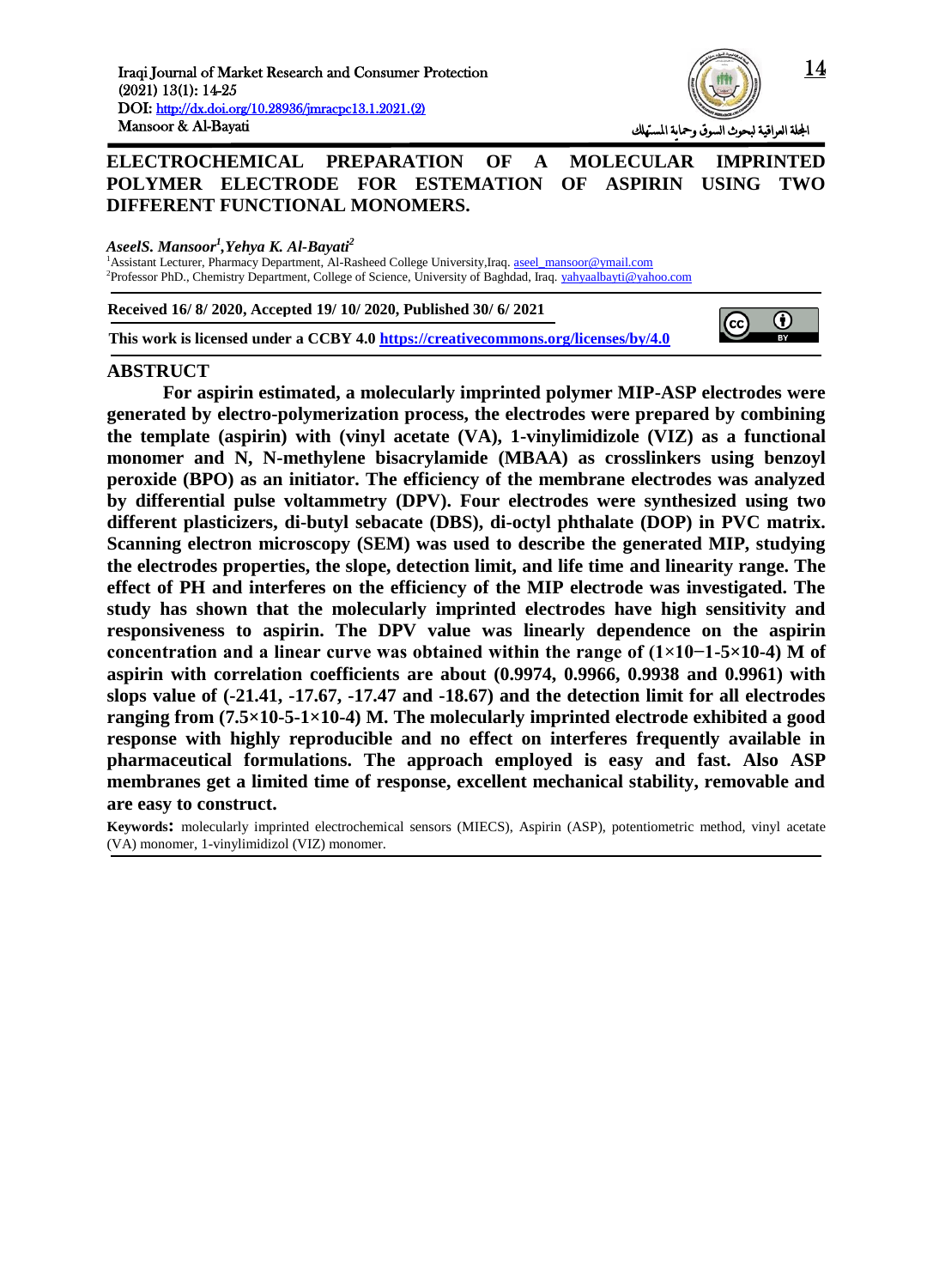Iraqi Journal of Market Research and Consumer Protection

التحضير الكهروكيميائي لقطب بوليمر مطبوع جزيئيا لتقدير الاسبرين وباستخدام وحدتين وظيفيتين مختلفتين

اسيل صلاح منصور <sup>1</sup>،يحيى كمال البياتي<sup>2</sup> لمدرس مساعد، قسم الصيدلة،كلية الرشيد الجامعة، العراق. <u>aseel\_mansoor@ymail.com</u> <sup>2</sup>استاذ دكتور، قسم الكيمياء، كلية العلوم، جامعة بغداد، العراق. <u>yahyaalbayti@yahoo.com</u>

۱

0  $\left(\mathrm{cc}\right)$ 

**This work is licensed under a CCBY 4.0<https://creativecommons.org/licenses/by/4.0> Received 16/ 8/ 2020, Accepted 19/ 10/ 2020, Published 30/ 6/ 2021**

**انخالصخ**

**نزقذَر األضجر،ٍَ رى إَشبء أقطبة ثىنًُرَخ يطجىعخ جسَئُب ASP-MIP عٍ طرَق** *-Electro polymarization* ، تم تحضير الأقطاب الكهربائية عن طريق الجمع بين القالب (الأسبرين) مع (الفينيلأسيتات (VA)، **-1فُُُم اًَُذزول )VIZ ))كًىَىيروظُفٍ و N و N- يُثُهٍُ ثُطبكرَاليُذ )MBAA )كًىصالد يزشبثكخ وثبضزخذاو**  البِنزويل بيروكسايد (BPO) كبادئ، تم تحليل كفاءة الأقطاب الكهربائية الغشائية بواسطة قياس الجهد التفاضل*ي* **)DPV)، رى رصُُع أرثعخ أقطبة كهرثبئُخ ثبضزخذاو يهذٍَُ يخزهفٍُ وهًب ثُبئ-ٍ ثىرُهطُجُكُذ )DBS)، وثُبئٍ أوكزُهفثبنُذ )DOP )فٍ يصفىفخ PVC، ورى اضزخذاو انفحص انًجهرٌ اإلنكزروٍَ )SEM )نىصف MIP انًزىنذ،**  ودراسة خصائص الأقطاب الكهربائية، والميل، وحد الكشف، وعمر القطب، والمدى الخطي. تم فحص تأثيردرجة الحموضة وتأثير التداخلات على كفاءة القطب MIP. وقد أظهرت الدراسة أن الأقطاب التي تم طبعها جزيئيًا لها حساسية عالية واستجابة للأسبرين. وكانت قيم الـ DPV هي خطية اعتماد على تركيز الأسبرين وتم الحصول على منحنى خطى  $\sim(0.9938\,\cdot\,0.9966\,\cdot\,0.9974)$ مولاري من الأسبرين مع معاملات الارتباط حوالي (0.9974 ،  $\sim(1\times10^{-1}$ **و 4.9901( ثقًُخ اَحذار رجهغ )11.01- ، 1..0.- ، 1..0.- و 10.0.-( وحذ انكشف نجًُع األقطبة انكهرثبئُخ َزراوح**  من (1×10<sup>-5</sup>-1x10)مولاري. وقد أظهرت الاقطاب المطبوعة جزيئيًا استجابة جيدة مع قابلية عالية للتكرار وليس **هُبك رأثُرنهزذاخالد انًزىفرح ثشكم يزكرر فٍ انًطزحضراد انصُذالَُخ. اٌ انُهج انًطزخذو ضهم وضرَع. كًب حصهذ**  أغشية ASP على وقت استجابة محدود، واستَقرار ميكانيكي ممتاز، وقابلة للإزالة وسهلة التركيب. ا**لكلمات المفتاحية:** أجهزة الاستشعار الكهروكيميائية المطبوعة جزيئيًا (MIECS)، الأسبرين (ASP)، طريقة قياس الجهد، مونومر أسيتاتالفينيل (VA)، مونومر 1-فينيل ايميدزول(VIZ).

# **INTRODUCTION**

An advance in molecularly imprinted polymers (MIPs) is a useful method to a preparatory work of the polymeric materials with active sites. **(Lata** *et al.***, 2015)**. MIPs are polymers that are manufactured to create cavities with attraction to a selected "template" molecule within the polymer chains. They have been prepared by complexing the target (template) with the FM, whether by covalently or non-covalently bonding, accompanied by polymerization with large quantities crosslink's to establish a highly cross linked polymeric network. When the target-molecule is extracted from of the polymeric matrix , different recognizing locations are identified which are comparable to the target in terms of size, shape and function **(Meier & Mizaikoff, 2010)**. MIPs have been used in various applications, including chromatography **(Li** *et al.***, 2014)**, capillary electrophoresis chromatography **(Rutkowska** *et al***., 2018)**, quartiz crystals of micro-balance **(EL-Sharif** *et al.***, 2015)**, membranes separation **(Balouch** *et al.***, 2019)**, SPE **(El Nashar** *et al.***, 2017; He** *et al***., 2015)** and the sensors of biomimetic **(Huang** *et al.***, 2018; Lahcen & Amine, 2019; Malitesta** *et al.,* **2017)**. MIPs have several benefits, including high specificity and selectivity to target molecules, greater chemical and mechanical stabilization, insoluble in DW and most organic solvents. In additional, the MIP have easily synthesis and have good mechanical properties, reliability for pressures and temperatures, and thus are cost-effectively and suitable to applicable for harmful chemicals **(Al-Bayati & Aljabari, 2016; N. Zhang** *et al.***, 2019)**MIPs are the sensing elements of a molecular imprinting electrochemical sensor (MIECS) which are molecularly imprinted. The sensor could specifically recognise of the target molecules depending upon this cavities (active site) in the molecular structure of imprinting polymer.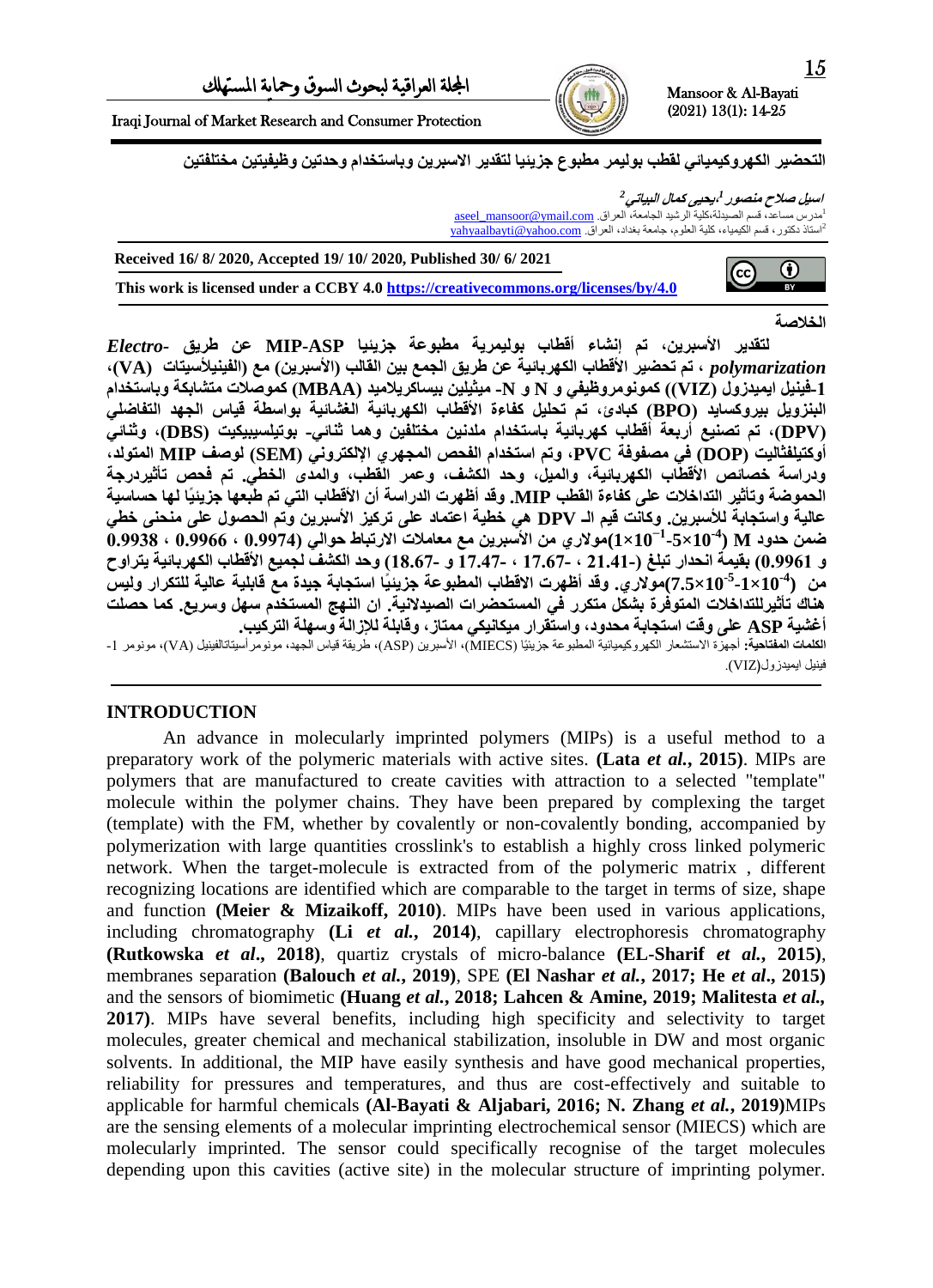# اجمللة العراقية لبحىث السىق ومحاية املستهلك



(2021) 13(1): 14-25

۱

Iraqi Journal of Market Research and Consumer Protection

Once the template have been extracted, the active site representing the spatial configuration of a target molecules will be obtained as well as the electrochemical response has been received because when MIP is associated with a particular template the electrosignal was recorded depending on the active site, as well as the targeted molecule concentrations can be estimated**(Crapnell** *et al.,* **2019; Jin** *et al.,* **2015; Varghese** *et al.,* **2019)**. MIECS have many characteristic includes: high selectivity, simplest techniques, lower costs, low D.L, highly stable. The combination of both the template molecules and the cavities can also be easily achieved and is carefully applicable even with harmful chemical materials. Thus, MIECS was used for optical and electrochemical applicable **(Al-Bayati & Abd, 2017; Al-Bayati & Al-Safi, 2018; D'Aurelio** *et al.***, 2020; Momeneh & Gholivand, 2018; Tadi & Motghare, 2016).** The utilization of molecular imprinting techniques have increased significantly in recent years, thus illustrating magnificently the ability of MIP model for detection toward the target molecules**(Bates** *et al.***, 2017; Marć** *et al.***, 2018).** 

As in present study, four of the MIPs have been manufactured as recognizing materials using [Vinylacetate (VA), 1-Vinylimidizol (VIZ)] as functional monomer, N, N-methylene bisacrylamide (MBAA) is a crosslinkers also benzoyl peroxide (BPO) as an initiators using methanol as porogen solvent. The efficiency of the MIPs was tested using rebinding equilibrium assays. The highest efficiency of the MIP was selected as the identification substance in PVC membrane for the estimation of aspirin (ASP) in pharmacological samples.

 Aspirin (ASP) is widely used in pharmaceutical formulations as an analgesic and antipyretic agent for relieving headaches, fever, muscle pains and inflammation severe arthritis. so the wide use of ASP had led to the therapeutic intoxication due to overdose , which can be found in individuals with chronic inflammatory diseases and routinely take ASP **(Kan** *et al.,* **2009; Q. Zhang** *et al.,* **2020)**(Figure 1) shown the aspirin structure. The aims of this research are studies the response of the MIP-sensor in presence / absences of interferences and record the analysis of the electro-chemical sensors for the estimation of ASP using MIP-sensor electrodes.



**Figure (1):** Aspirin structure.

#### **MATERIALS AND METHODS**

 The standard of aspirin was gained from of the government drug manufacturer (IRAQ-SDI-Samara). Aspirin tablets (100 mg) Chewable tablet, acetylsalicylic acid ((SDI)-IRAQ and Memphis/Bayer) were purchased from local pharmacies.Plasticizers: (DBS) (97.0% purity) and (DOP) (99.5% purity), were purchased from Sigma Aldrich. Other chemicals and reagents materials were obtained from Fluka, BDH and Sigma Aldrich.

#### **Instruments**

 In this work, We use potentiometric measured data by digital voltmeter (PH 211 HANA devices). An analyzer (WTW model, Germany), SCE (Gallenkamp, USA), pH meter (WTW model PH 720, Germany). UV-VIS dual-Beam system (UV-1650 PC) SHIMADZ (Japan), computer interfaced by a SHIMADZU UV investigate system (version 1.10), SHIMADZU FT-IR,-8000 (Japan), Scanning Electrons Microscopic (SEM) [JSM-6390A] (Tokyo, Japan) and sensitively balance (Electronically balance ACS120-4 Kern &Sohn GmbH, Germany). A quality of the electrodes has been monitored by measuring the potential of ASP solutions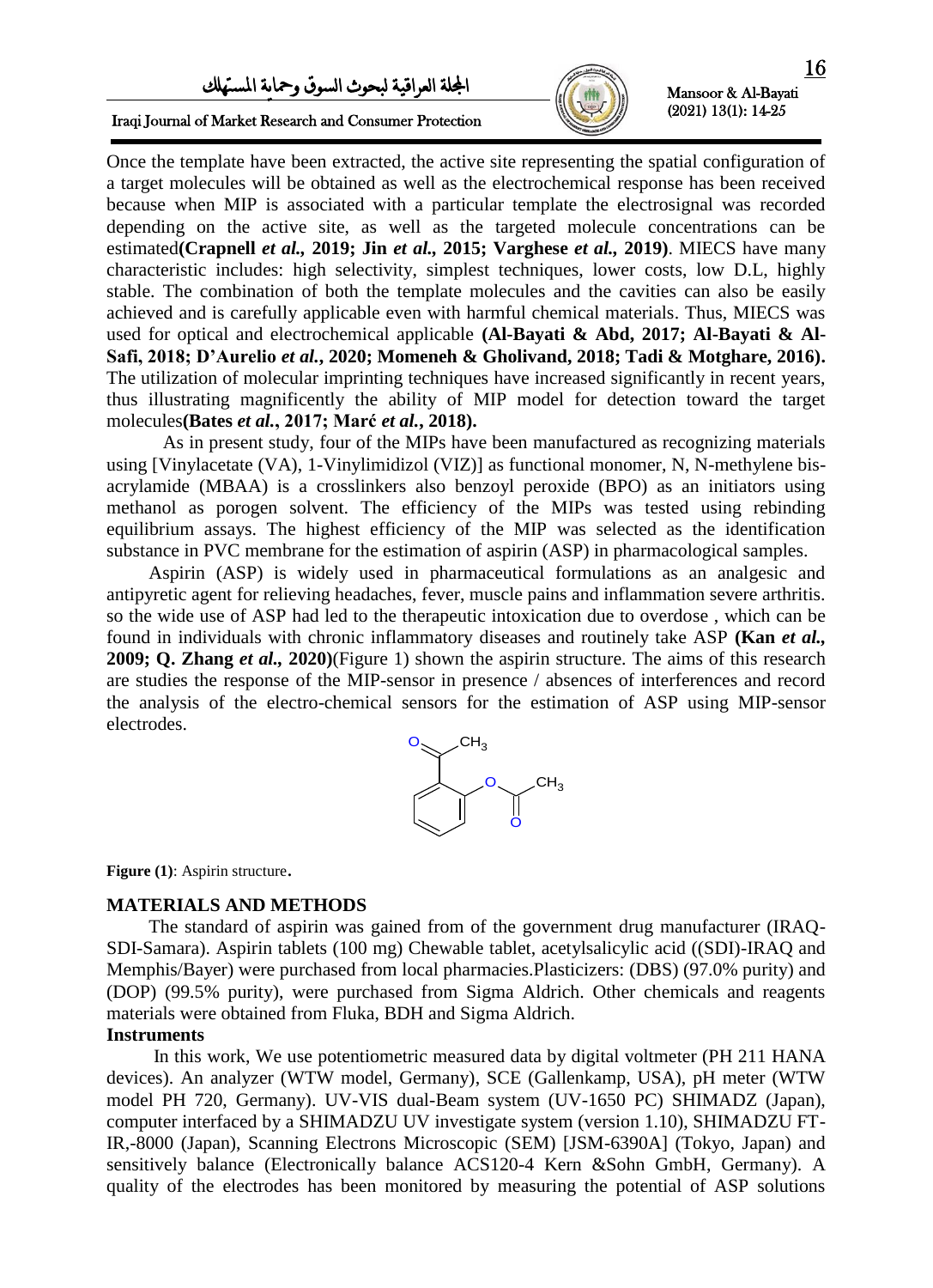

۱

Iraqi Iournal of Market Research and Consumer Protection

ranging from  $5\times10^{-5}$  to  $1\times10^{-1}$  M at room temperature. The accuracy of electrode activity was measured and then the potential was registered after the internally and externally solution arrived to the equilibration.

## **Preparation of standard solutions for ISE study**

100 mL of 0.1 M standard solution for aspirin was prepared by dissolving 1.802 g of aspirin in methanol. The ASP solutions ranged from  $(1 \times 10^{-5} - 1 \times 10^{-1})$  M in 100 mL, also the interferences ion  $(K^+$ ,  $Ca^{+2}$ ,  $Al^{+3}$ ) was prepared ranging from  $(1 \times 10^{-5} - 1 \times 10^{-1})$  M in 100 mL volumetric flask and 100 mL of each (methyl paraben, propyl paraben, tri sodium citrate) interferences solution was prepared from  $(1\times10^{-5}$ - $1\times10^{-1})$  M of a stock solution of 0.1 M interference.

#### **Molecular imprinting polymer synthesis**

The first aspirin molecularly imprinted polymer  $(ASP-MIP_1)$  prepared by mixed 0.5 mmol (0.0901 g) from aspirin then mixed with 3 mmol (0.26 g) vinyl acetate (VA) as the monomer, after that added 15 mmol (2.313 g) N,N-methylene bis-acrylamide (MBAA) to the solution as the cross-linker, followed that added (0.32 g) benzoyl peroxide as the initiator. All these materials were dissolved in  $5 \pm mL$  methanol (CH<sub>3</sub>OH) except the initiator have dissolved in 3 Ml chloroform. While the second aspirin molecularly imprinted polymer  $(ASP-MIP<sub>2</sub>)$  were achieved by mixed 0.4 mmol  $(0.0721 \text{ g})$  from aspirin as the template, 2.4 mmol  $(0.226 \text{ g})$  1vinylimidizol (VIZ) as the monomer, 12 mmol (1.85 g) N,N-methylenbisacrylamide (MBAA) act as crosslinkers also (0.3 g) benzoyl peroxide as the initiator which dissolved in 5mL of methanol ( $CH<sub>3</sub>OH$ ). For obtaining a homogeneous solution, the mixture was stirred for 5 minutes.  $N_2$  passes for 30 minutes on the mixture to removeoxygenfrom the solution. After that, the solution was put at  $60^{\circ}$ C in a water bath. When the reaction completes the molecularly imprinted polymer became hardened, after the polymerization process the polymer was drying and crashed to obtain a polymer particle. These particles were sonicated in acetonitrile/  $CH<sub>3</sub>COOH$  (18:2 v/v) to remove the template from MIP. The polymer was dried for (42-75) hours at room temperature, crushed and ground the polymers by mortar and pestle and sieve to get 125  $\mu$ m particle size (using 125 $\mu$ m mesh sieve); after dried completely at room temp., has been used in the membrane of the selective sensors as an active substance. To fabricate of electrode, The PVC tubing (1-2 cm long) was placed that on a glass slide and soaking it with THF. Similar to an average thickness of the PVC tubing, the membranes also was cut and pasted onto the end tube other end of that was connected to an electrode of Ag-AgCl.

# **Preparation of pharmaceutical samples.**

The mortar has used to create the powder of the pharmaceutical tablets. There were two different types of ASP-tablets used it to estimate the molarity concentration of ASP-drugs. An appropriate weight of powder was then taken to prepare of  $(1\times10^{-3}$  and  $1\times10^{-4})$  M from the pharmaceutical sample solutions. Suitable quantity of methanol has been used to dissolve pharmaceutical samples and to complete volumes of up to 100 mL.

#### **Scanning Electron Microscope (SEM)**

A morphological characteristics of the MIPs before and after template removal membranes was evaluated by scanning the electron microscope using Tokyo / Japan-JSM-6390 A, in order to show the differences between both the SEM image of both the MIPs before and after the template obtained in proportion to the size and surface morphology of a polymeric particles. SEM analysis indicates that molecular imprinted polymer in surface and in crosssection, had a highly ordered and regular pore structure which serves as the sites of interaction, in (Figure 2a and b) can be seen that micro emulsion polymerization gives very small particles size around 66.8 nm to 366.7 nm for Vinyl acetate (VA) polymer and 192.3 nm to 538.5 nm for vinylimidizol (VIZ) polymer.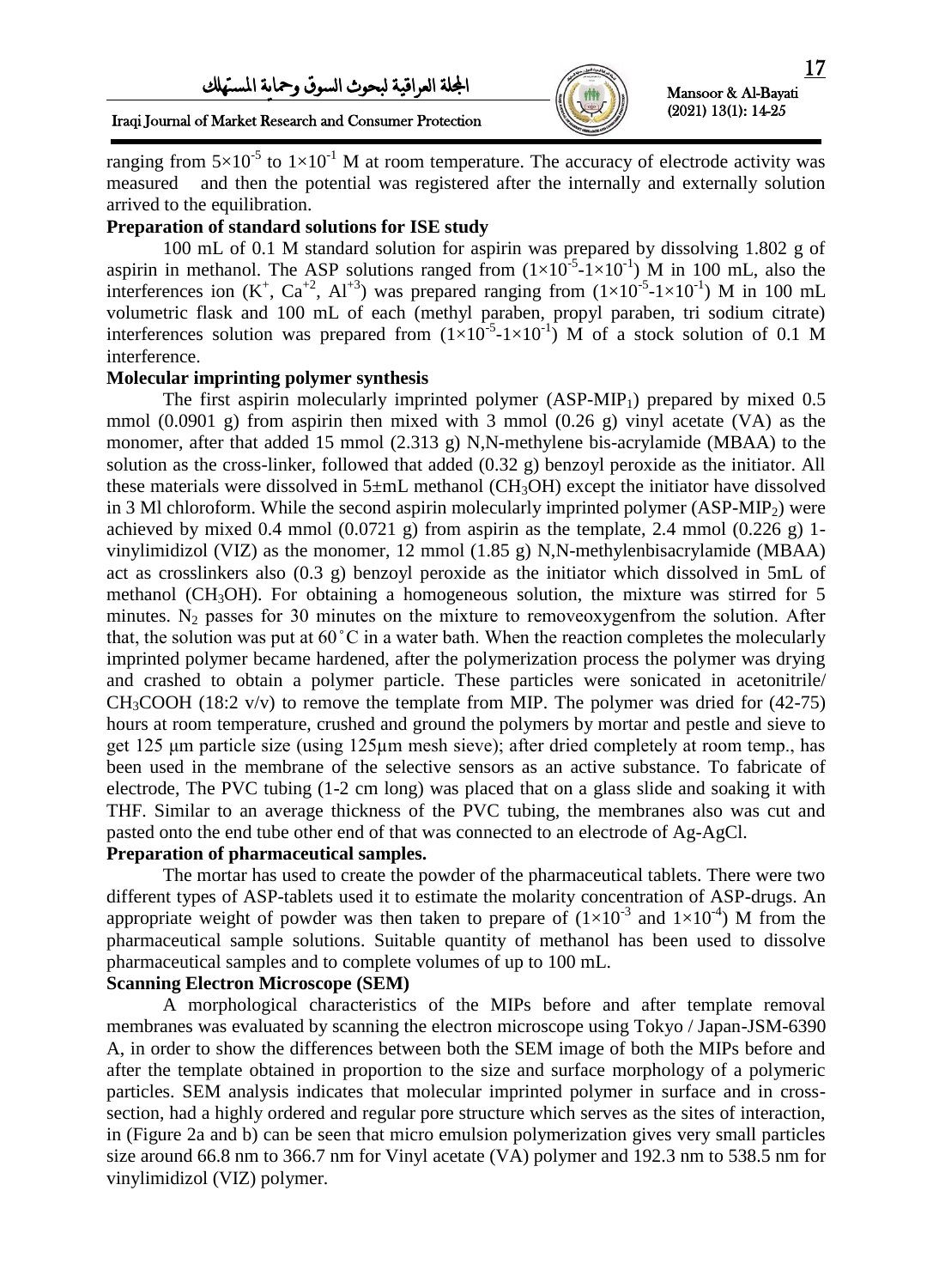

۱

Iraqi Journal of Market Research and Consumer Protection



**Figure 2:** a. SEM of [ASP-MIP(VA)], b. [ASP-MIP(VIZ)] obtained by bulkpolymerization.

# **RESULTS AND DISCUSSION**

Four MIP membranes are prepared using two different monomers VA and VIZ with PVC matrix and two different plasticizers DBS and DOP, the ions selective polymer membrane is one of the most crucial components of ISEs. It isolates the internal reference solution from the external analytical sample solution. Polymeric membranes must have selectivity for different analyte ions, un-porous, insoluble in water and mechanically stable, based on the natural of the membrane material used. Other critical components of an ISE assembly are the internally and externally reference electrodes. Collection consisting of both reference electrodes and also the polymeric membrane is referred to as cell the characteristic of these membranes were studied, including: slope, detection limit, linearity, life time and the response to the Nernstian equation were investigated; the results in (Table, 1) indicated that both monomer and both plasticizers can be used for preparing effective MIP for ASP.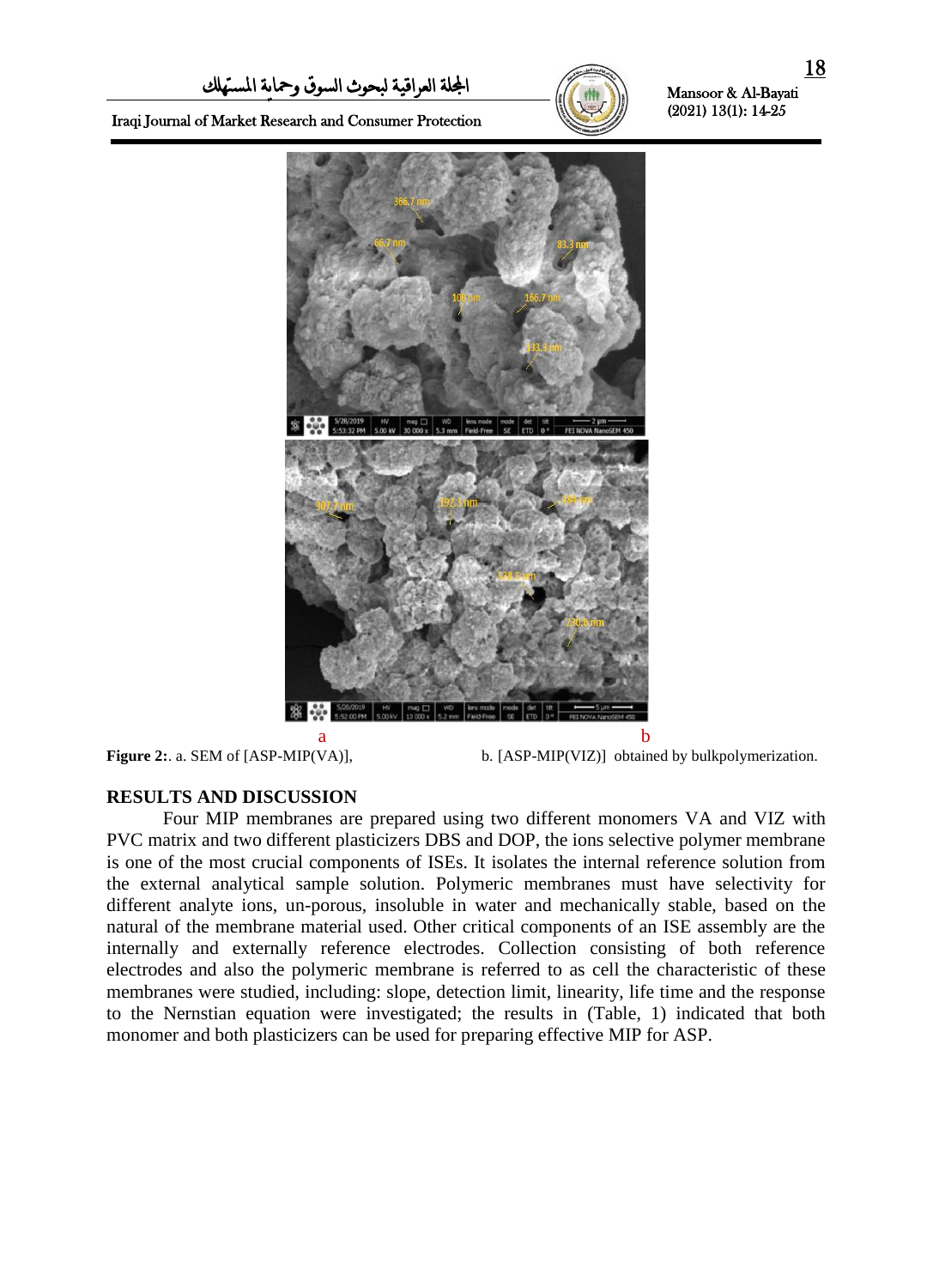

۱

## Iraqi Journal of Market Research and Consumer Protection

**Table (1):**The characteristics of ASP-MIP electrode using two different a monomer and two different plasticizer

|                         |                                |                           | <b>Parameter</b>                  |                                                             |                                    |  |  |  |  |
|-------------------------|--------------------------------|---------------------------|-----------------------------------|-------------------------------------------------------------|------------------------------------|--|--|--|--|
| <b>Membranes</b><br>no. | Membrane<br>composition        | <b>Slope</b><br>mv/decade | Correlation<br>coefficient<br>(r) | Linearity<br>range $(M)$                                    | <b>Detection</b><br>$\lim$ it/ $M$ |  |  |  |  |
| 1                       | $ASP-MIP_1$<br>$(VA+MBAA+DBS)$ | $-21.41$                  | 0.9974                            | $1 \times 10^{-4}$ -1×10 <sup>-1</sup> 7.5×10 <sup>-5</sup> |                                    |  |  |  |  |
| п                       | $ASP-MIP_1$<br>$(VA+MBAA+DOP)$ | $-17.67$                  | 0.9966                            | $1 \times 10^{-4}$ -1×10 <sup>-1</sup> 8.0×10 <sup>-5</sup> |                                    |  |  |  |  |
| Ш                       | $ASP-MIP2$<br>$(VIZ+MBAA+DBS)$ | $-17.47$                  | 0.9938                            | $5 \times 10^{-4}$ -1×10 <sup>-1</sup> 8.5×10 <sup>-5</sup> |                                    |  |  |  |  |
| IV                      | $ASP-MIP2$<br>$(VIZ+MBAA+DOP)$ | $-18.67$                  | 0.9961                            | $5 \times 10^{-4}$ -1×10 <sup>-2</sup> 1.0×10 <sup>-4</sup> |                                    |  |  |  |  |

# **Infrared spectroscopy (FTIR- Analysis)**

The FTIR is a commonly utilized method of substance characterisation. The spectral generated from of the analysis provides the specific samples their identities. The peak frequency of absorption relate to signature vibration of binds between all the atoms that create up the product. The FTIR spectrum is therefore a substance characteristics and allows accurate recognition.The listed in (Table, 2& 3) showed a band that before/after removal ASP-template from  $\text{MIP}_1 \& \text{MIP}_2$  respectively.

**Table (2).** The FT-IR spectra for ASP-VA polymer before/after removal clop-template.

| F.G.         | ASP.      | ASP–VA(MIP <sub>1</sub> )<br>before ASP removal | ASP–VA(MIP <sub>1</sub> )<br>after ASP removal |
|--------------|-----------|-------------------------------------------------|------------------------------------------------|
| O-H str.     | 3200-2500 | 3384                                            | 3398 (enol)                                    |
| C-H arom.    | 3016      | 3060                                            |                                                |
| $R-C=O.$     | 1755      | 1720                                            |                                                |
| <b>COOH</b>  | 1691      | 1654                                            |                                                |
| $C=C$ arom.  | 1604      | 1521                                            |                                                |
| $C=C$ aliph. |           |                                                 | 1527                                           |
| <b>COOR</b>  |           | 1733                                            |                                                |

From this table can be seen (before ASP removal ) that the characteristically peak at  $\sim$ 1733 cm<sup>-1</sup> is attributable to vibrational mode of -COOR and the vibration version of amide N-C=O is allocated at  $\sim 1654$  cm<sup>-1</sup> these notes indicated to fact that the interaction occurred between the template (ASP) and the monomer (VA), while after ASP removed the detected peak characteristics are missing in carboxylic spectra at  $\sim$ 1654 cm<sup>-1</sup>, carbonyl group at  $\sim$ 1720 cm<sup>-1</sup> and also missing the absorption band of C=C at  $\sim$ 1521 cm<sup>-1</sup>. The results indicated that the height contrast of imprinted polymer FT-IR spectra before and after template removal proves that ASP-template has been fully extracted from  $\text{MP}_1$  in the extraction stage by soxhlet.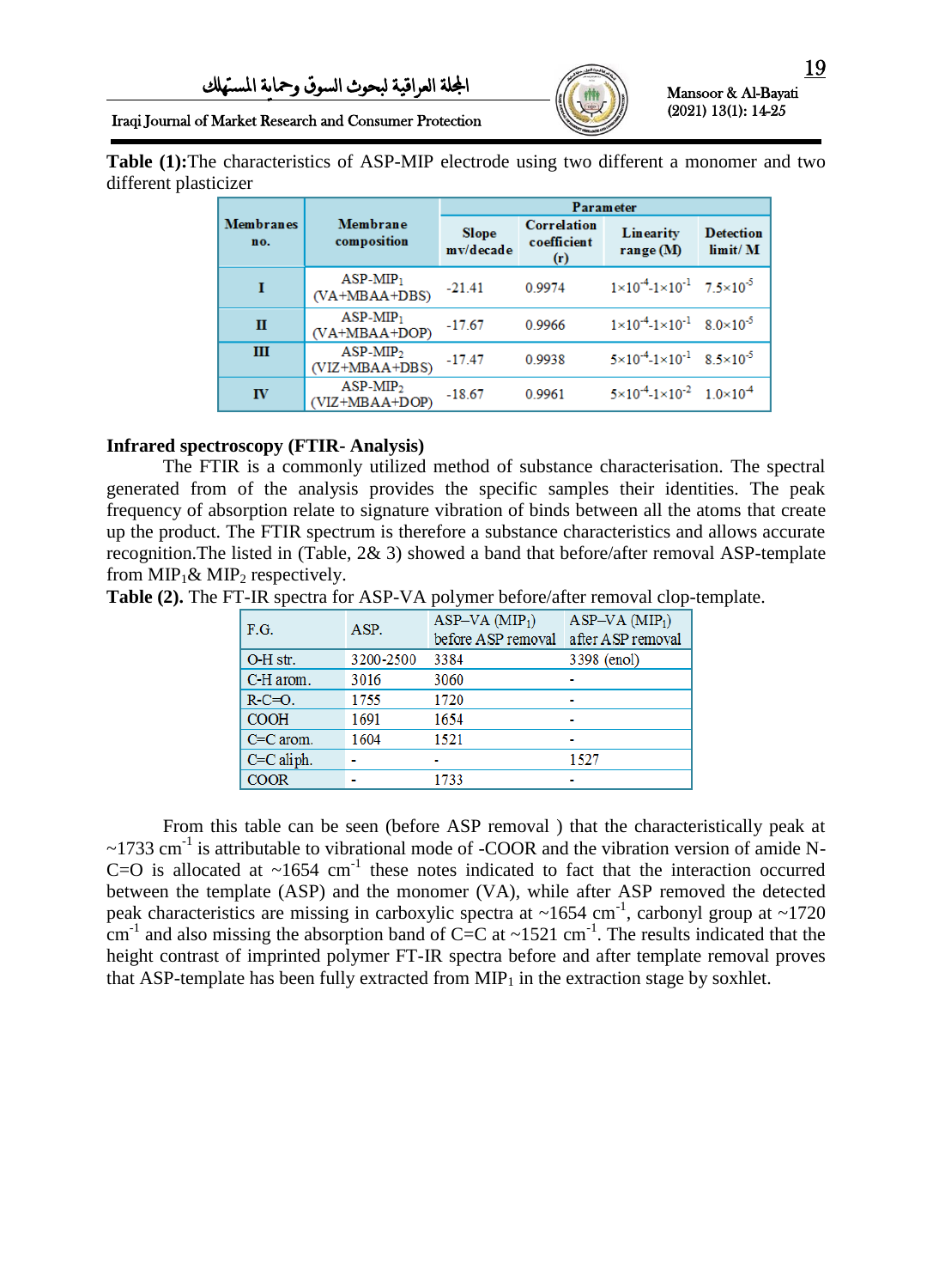

۱

| $\frac{1}{100}$ . In the special case $\frac{1}{100}$ is the polymetry sector with $\frac{1}{100}$ . We have $\frac{1}{100}$ |           |                                        |                                       |
|------------------------------------------------------------------------------------------------------------------------------|-----------|----------------------------------------|---------------------------------------|
| F.G.                                                                                                                         | ASP.      | ASP-VIZ $(MIP2)$<br>before ASP removal | ASP-VIZ $(MIP2)$<br>after ASP removal |
| O-H str.                                                                                                                     | 3200-2500 | 3300-3000                              |                                       |
| C-H arom.                                                                                                                    | 3016      | 3060                                   | 3058                                  |
| C-H aliph                                                                                                                    | 2974-2833 | 2952-2866                              | 2948                                  |
| $R-C=O$ .                                                                                                                    | 1755      |                                        |                                       |
| <b>COOH</b>                                                                                                                  | 1691      | 1658                                   |                                       |
| $C=C$ arom.                                                                                                                  | 1604      |                                        | 1525                                  |
| $N-C=O$                                                                                                                      |           | 1627                                   | 1654                                  |

**Table (3):** The FT-IR spectra for ASP-VIZ polymer before/after removal ASP-template

The results indicate that the strongest two peaks are missing at  $\sim$ 1691 cm<sup>-1</sup> and  $\sim$ 1755  $cm<sup>-1</sup>$  for carbonyl group stretching C=O and C=C aromatic stretching respectively, while the characteristically peak appears at  $\sim 1627$  cm<sup>-1</sup> due to interaction between the ASP-template and the VIZ-monomer, However when the ASP-template removed after washing noticed that the carbonyl group at  $\sim$ 1658 cm<sup>-1</sup> and the hydroxyl group at  $\sim$ 3300 cm<sup>-1</sup> are missing, that also indicated the template are completely extracted in the soxhlet extraction stage from  $\text{MIP}_2$ .

#### **Effect of pH on ASP-electrodes**

The pH dependency of the electrode sensor membrane was measured at a pH range of  $1 \times (10^{-4}, 10^{-3}$  and  $10^{-2})$  M aspirin concentrations (Figure 3). PH modifications were made with (HCl or NaOH) solutions. The results in (Table, 4), indicate that the potentials slightly change and remain constant from  $\neg$ pH (3.0 to 9.0). Therefore, this range can be considered as the pH of working electrode senses. The behaviors of this membrane can be explained as follow: a) the pKa of aspirin is about 3.0, i.e. at acidic pH, observed that the potential will be relatively high at this range; this might be because the membrane can responds to  $H^+$  activity. b) at higher pH 9.0, it becomes increasingly dissociated for this explanation we have noticed a decline in potential.

|                         |                                | PH rang |                                                          |  |  |  |  |
|-------------------------|--------------------------------|---------|----------------------------------------------------------|--|--|--|--|
| <b>Membranes</b><br>no. | Membrane<br>composition        |         | $1 \times 10^{-2}$ $1 \times 10^{-3}$ $1 \times 10^{-4}$ |  |  |  |  |
| 1                       | $ASP-MIP_1$<br>(VA+MBAA+DBS)   |         | 2.5-9.0 3.0-8.5 2.5-9.5                                  |  |  |  |  |
| п                       | $ASP-MIP_1$<br>$(VA+MBAA+DOP)$ |         | $3.0 - 9.0$ $2.5 - 9.5$ $4.0 - 9.5$                      |  |  |  |  |
| Ш                       | $ASP-MIP2$<br>$(VIZ+MBAA+DBS)$ |         | $3.5 - 9.0$ $3.0 - 9.0$ $3.5 - 10.0$                     |  |  |  |  |
| πv                      | $ASP-MIP2$<br>(VIZ+MBAA+DOP)   |         | 3.0-9.5 2.5-9.5 3.0-9.0                                  |  |  |  |  |

**Table (4):** Effective pH ranges used for ASP-selective electrodes*.*

### **Selectivity of ASP-electrodes potentiometric**

 The influence of interferences on the electrods-response behavior is usually described as the selectivity coefficients. So the  $K_{pot}$  selectivity coefficient of MIP-sensor's was analyzed using the separation solution method (SSM) and Matched Potential Method (MPM). The measured by SSM methods depend on equation of the Nickolsky-Eisenman but the SSM methods does have some disadvantages in line with interference ions (unequal charges) with non-Nernstainbehavior. Thus, a similar procedure referred to as [Matched Potential Method (MPM)] was preferred, in specific, as the primary or interference ion does not obey on the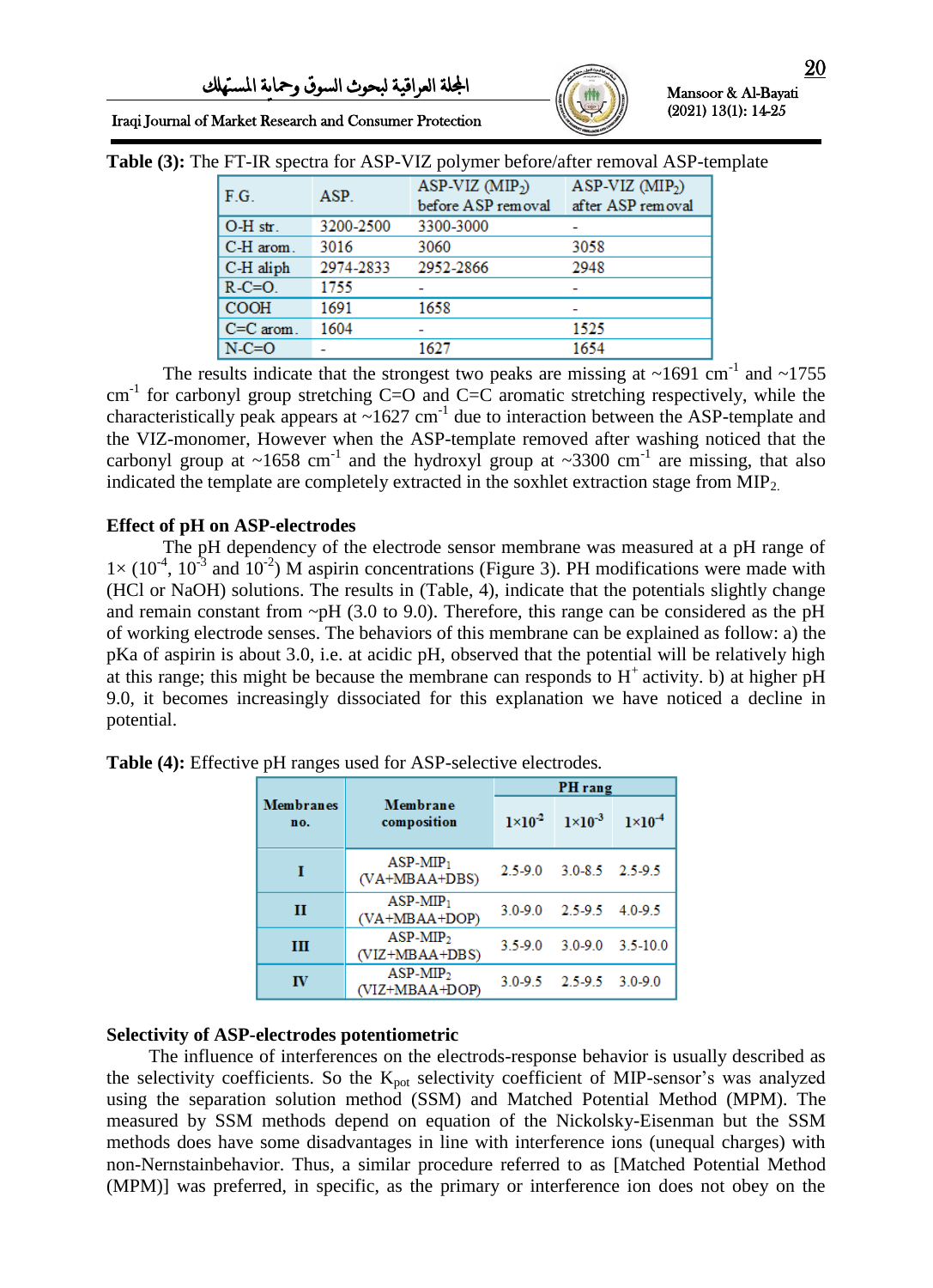Iraqi Journal of Market Research and Consumer Protection



Mansoor & Al-Bayati (2021) 13(1): 14-25

۱

Nernst response, or when the ions concerned is different in charge. As seen from results in (Table 5 and 6) the selectivity coefficients achieved for all prepared electrode sensors, that most of these compounds did not interfere with the response of the electrode sensors membrane.

**Table (5):** Result of selectivity coefficients for some interfering species using SSM for MIP<sub>1</sub> with different plasterer.

|                     |             | Concentrations of Aspirin (MIP1+DBS) M: Concentrations of interference ions (M) |           |           |                                                                                 |           |           |           |          |           |          |           |          |           |
|---------------------|-------------|---------------------------------------------------------------------------------|-----------|-----------|---------------------------------------------------------------------------------|-----------|-----------|-----------|----------|-----------|----------|-----------|----------|-----------|
| Interfering<br>ions |             | 0.1                                                                             | 0.01      |           |                                                                                 | 0.005     |           | 0.001     |          | 0.0005    |          | 0.0001    |          | 0.00005   |
|                     | $E_{\rm R}$ |                                                                                 | $\rm E_B$ |           | $\rm E_B$                                                                       |           | $\rm E_B$ |           | $E_B$    |           | $E_B$    |           | $E_B$    |           |
|                     | (mV)        | $K_{A,B}$                                                                       | (mV)      | $K_{A,B}$ | (mV)                                                                            | $K_{A,B}$ | (mV)      | $K_{A,B}$ | (mV)     | $K_{A,B}$ | (mV)     | $K_{A,B}$ | (mV)     | $K_{A,B}$ |
| $K^+$               | $-151.4$    | 0.0078                                                                          | $-146.8$  | 0.041     | $-143.2$                                                                        | 0.0433    | $-136.6$  | 0.131     | $-132.2$ | 0.197     | $-127.4$ | 0.502     | $-124.3$ | 0.781     |
| $Ca^{2+}$           | $-157.1$    | 0.0046                                                                          | $-150.4$  | 0.006     | $-149.3$                                                                        | 0.0059    | $-147.9$  | 0.014     | $-144.1$ | 0.016     | $-142.5$ | 0.025     | $-138.2$ | 0.025     |
| $Al3+$              | $-156.3$    | 0.0029                                                                          | $-153.2$  | 0.0038    | $-152.6$                                                                        | 0.0035    | $-150.1$  | 0.0056    | $-148.7$ | 0.007     | $-147.3$ | 0.009     | $-145.8$ | 0.011     |
| M.P.                | $-131.7$    | 0.0009                                                                          | $-130.5$  | 0.0071    | $-129.4$                                                                        | 0.0098    | $-127.6$  | 0.0498    | $-127.3$ | 0.116     | $-126.7$ | 0.466     | $-126.4$ | 0.979     |
| P.P.                | $-133.8$    | 0.0012                                                                          | $-131.6$  | 0.008     | $-130.4$                                                                        | 0.0109    | $-128.9$  | 0.0572    | $-126.6$ | 0.108     | $-124.2$ | 0.356     | $-120.5$ | 0.519     |
| T.S.C.              | $-134.6$    | 0.0003                                                                          | $-133.9$  | 0.0005    | $-133.2$                                                                        | 0.0004    | $-132.5$  | 0.0008    | $-131.7$ | 0.001     | $-129.7$ | 0.001     | $-129$   | 0.002     |
|                     |             |                                                                                 |           |           | Concentrations of Aspirin (MIP1+DOP) M: Concentrations of interference ions (M) |           |           |           |          |           |          |           |          |           |
| ions                |             | 0.1                                                                             | 0.01      |           |                                                                                 | 0.005     | 0.001     |           |          | 0.0005    |          | 0.0001    |          | 0.00005   |
| Interfering         | $E_B$       | $K_{A,B}$                                                                       | $\rm E_B$ |           | $E_B$                                                                           |           | $E_B$     | $K_{A,B}$ | $E_B$    |           | $E_B$    |           | $E_B$    |           |
|                     | (mV)        |                                                                                 | (mV)      | $K_{A,B}$ | (mV)                                                                            | $K_{A,B}$ | (mV)      |           | (mV)     | $K_{A,B}$ | (mV)     | $K_{A,B}$ | (mV)     | $K_{A,B}$ |
| $K^+$               | $-241.4$    | 0.0105                                                                          | $-239.2$  | 0.071     | $-238.8$                                                                        | 0.194     | $-223.4$  | 0.0996    | $-220.1$ | 0.174     | $-219.7$ | 0.617     | $-217.5$ | 0.878     |
| $Ca^{2+}$           | $-238.7$    | 0.0023                                                                          | $-236.4$  | 0.005     | $-234.1$                                                                        | 0.007     | $-231.8$  | 0.0094    | $-230.3$ | 0.015     | $-229.6$ | 0.022     | $-226.4$ | 0.02      |
| $Al^{3+}$           | $-235.5$    | 0.001                                                                           | $-232.1$  | 0.001     | $-230.4$                                                                        | 0.002     | $-229.4$  | 0.0022    | $-226.1$ | 0.002     | $-225.5$ | 0.003     | $-224.7$ | 0.003     |
| M.P.                | $-231.7$    | 0.003                                                                           | $-229.4$  | 0.02      | $-226.4$                                                                        | 0.038     | $-224.1$  | 0.1091    | $-221.9$ | 0.221     | $-217.7$ | 0.476     | $-214.2$ | 0.571     |
| P.P.                | $-230.7$    | 0.0026                                                                          | $-227.4$  | 0.015     | $-225.3$                                                                        | 0.033     | $-221.8$  | 0.0809    | $-220.7$ | 0.189     | $-217.5$ | 0.464     | $-215.8$ | 0.703     |
| T.S.C.              | $-233.7$    | 0.0008                                                                          | $-230.1$  |           | $-225.5$                                                                        | 0.001     | $-224.3$  | 0.0011    | $-221.2$ | 0.001     | $-219.8$ | 0.001     | $-219.1$ | 0.001     |

**Table (6).** Result of selectivity coefficients for some interfering species using SSM for MIP<sub>2</sub> with different plasterer.

|                     |               | Concentrations of Aspirin (MIP2+DBS) M: Concentrations of interference ions (M) |               |                      |               |                      |               |                      |               |                                                                                 |               |                      |               |                      |
|---------------------|---------------|---------------------------------------------------------------------------------|---------------|----------------------|---------------|----------------------|---------------|----------------------|---------------|---------------------------------------------------------------------------------|---------------|----------------------|---------------|----------------------|
| ions                |               | 0.1                                                                             |               | 0.01                 |               | 0.005                |               | 0.001                |               | 0.0005                                                                          |               | 0.0001               |               | 0.00005              |
| Interfering         | $E_B$<br>(mV) | $K_{A,B}$                                                                       | $E_B$<br>(mV) | $K_{A,B}$            | $E_B$<br>(mV) | $K_{A,B}$            | $E_B$<br>(mV) | $K_{A,B}$            | $E_B$<br>(mV) | $\rm K_{A,B}$                                                                   | $E_B$<br>(mV) | $K_{A,B}$            | $E_B$<br>(mV) | $K_{A,B}$            |
| $K^+$               | $-90$         | 0.0007                                                                          | $-54.3$       | $5 \times 10^{-5}$   | $-35.7$       | $6\times10^{-6}$     | $-28.2$       | $1.5 \times 10^{-5}$ | $-22.4$       | $1 \times 10^{-5}$                                                              | $-21.5$       | $6 \times 10^{-5}$   | $-16.6$       | $9 \times 10^{-5}$   |
| $Ca2+$              | $-81.1$       | $7 \times 10^{-5}$                                                              | $-63.4$       | $2\times10^{-5}$     | $-40$         | $8\times10^{-7}$     | $-23$         | $2.4 \times 10^{-7}$ | $-24.6$       | $4 \times 10^{-7}$                                                              | $-24.5$       | $9 \times 10^{-7}$   | $-21.7$       | $1 \times 10^{-6}$   |
| $Al3+$              | $-73.6$       | $2 \times 10^{-5}$                                                              | $-50.6$       | $1 \times 10^{-6}$   | $-48.1$       | $9 \times 10^{-7}$   | $-42.4$       | $9.6 \times 10^{-7}$ | $-37.9$       | $6 \times 10^{-7}$                                                              | $-31.3$       | $5 \times 10^{-5}$   | $-29.7$       | $7 \times 10^{-7}$   |
| M.P.                | $-101.2$      | 0.003                                                                           | $-85.3$       | 0.003                | $-84.2$       | 0.0036               | $-75.5$       | 0.00752              | $-71.4$       | 0.0082                                                                          | $-63.6$       | 0.0155               | $-61.8$       | 0.0347               |
| P.P.                | $-79.8$       | 0.0002                                                                          | $-70.4$       | 0.0004               | $-67.5$       | 0.0004               | $-60.2$       | 0.001                | $-54.6$       | 0.0009                                                                          | $-51.5$       | 0.0032               | $-49.7$       | 0.007                |
| T.S.C.              | $-79.6$       | $4 \times 10^{-5}$                                                              | $-70.6$       | $2 \times 10^{-5}$   | $-64.1$       | $7\times10^{-6}$     | $-55.4$       | $5.3 \times 10^{-6}$ | $-50.9$       | $3 \times 10^{-6}$                                                              | $-45.3$       | $3 \times 10^{-6}$   | $-41.2$       | $3 \times 10^{-6}$   |
|                     |               |                                                                                 |               |                      |               |                      |               |                      |               | Concentrations of Aspirin (MIP2+DOP) M: Concentrations of interference ions (M) |               |                      |               |                      |
| Interfering<br>ions | 0.1           |                                                                                 |               | 0.01                 |               | 0.005                |               | 0.001                |               | 0.0005                                                                          |               | 0.0001               |               | 0.00005              |
|                     |               |                                                                                 |               |                      |               |                      |               |                      |               |                                                                                 |               |                      |               |                      |
|                     | $E_B$         |                                                                                 | $E_B$         |                      | $E_B$         |                      | $E_B$         |                      | $E_B$         |                                                                                 | $E_B$         |                      | $E_B$         |                      |
|                     | (mV)          | $K_{A,B}$                                                                       | (mV)          | $K_{A,B}$            | (mV)          | $K_{A,B}$            | (mV)          | $K_{A,B}$            | (mV)          | $K_{A,B}$                                                                       | (mV)          | $K_{A,B}$            | (mV)          | $K_{A,B}$            |
| $K^+$               | $-112.8$      | $8.7 \times 10^{-8}$                                                            | $-93.9$       | $9.6 \times 10^{-8}$ | $-91.1$       | $8.5 \times 10^{-8}$ | $-85.7$       | $2.8 \times 10^{-7}$ | $-84.2$       | $6.1 \times 10^{-7}$                                                            | $-80.7$       | $1.5 \times 10^{-6}$ | $-77.3$       | $2.1 \times 10^{-6}$ |
| $Ca2+$              | $-116.3$      | $4.2 \times 10^{-8}$                                                            | $-106$        | $4.3 \times 10^{-8}$ | $-105$        | $3.3 \times 10^{-8}$ | $-101.2$      | $6.0 \times 10^{-8}$ | $-97.8$       | $7.2 \times 10^{-8}$                                                            | $-95.5$       | $9.4 \times 10^{-8}$ | $-92.5$       | $9.8 \times 10^{-8}$ |
| $Al3+$              | $-119.7$      | $4.4 \times 10^{-8}$                                                            | $-116.1$      | $6.9 \times 10^{-8}$ | $-115.8$      | $5.2 \times 10^{-8}$ | $-110.3$      | $5.8 \times 10^{-8}$ | $-109.6$      | $8.73 \times 10^{-8}$                                                           | $-109$        | $1.1 \times 10^{-7}$ | $-107.4$      | $1.2 \times 10^{-7}$ |
| M.P.                | $-163.9$      | $4.8 \times 10^{-5}$                                                            | $-157.8$      | 0.00025              | $-154.3$      | 0.00021              | $-153.2$      | 0.00116              | $-151.7$      | 0.002494                                                                        | $-144.6$      | 0.004034             | $-139.8$      | 0.00474              |
| P.P.                | $-166.5$      | $6.6 \times 10^{-5}$                                                            | $-161.2$      | 0.00039              | $-160.7$      | 0.00045              | $-159$        | 0.00237              | $-155.3$      | 0.003888                                                                        | $-153.2$      | 0.011652             | $-150.4$      | 0.01751              |

# **Analysis of commercial tablets**

In order to illustrate the technical use of the electrochemical sensor, two tablets for (ASP) were analyzed by MIP electrodes. The solutions was obtained by dissolving the specific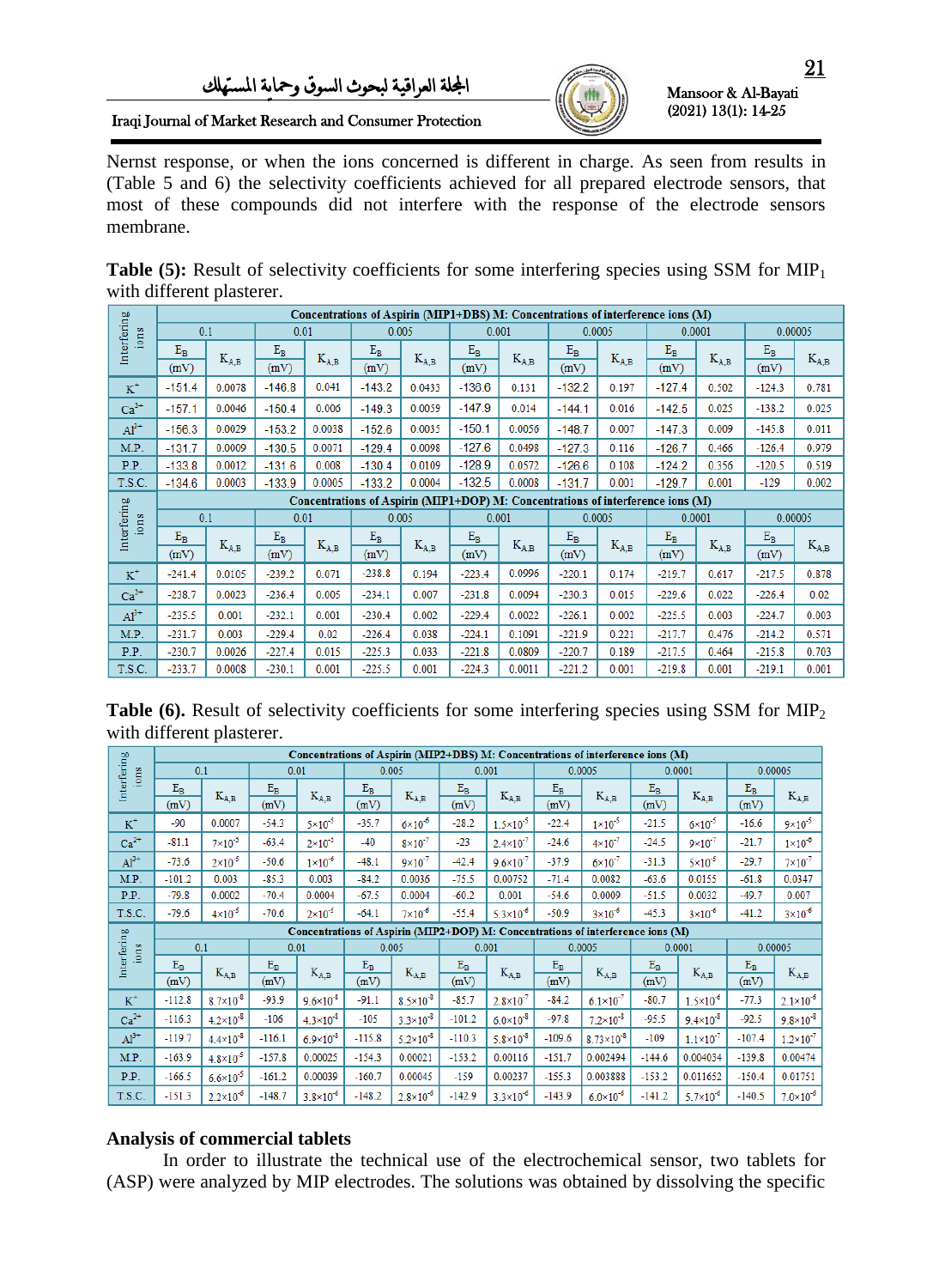

۱

Iraqi Journal of Market Research and Consumer Protection

weight of commercial tablets in methanol solvent and diluted so that the tablet concentration range lies within calibration plot values. The DPVs value then was recorded under precisely the same conditions. The suggested technique was used to measure the concentration of all selected drugs in two types of pharmaceutical products. In order to verify the electro-chemical detection, we have compartmented the data results for parameters RSD%, RC% and Erel% with both detection methods including: direct potentiometric, standard addition method (SAM), multi standard addition method (MSA), by using ISE, as well as titration method and optimal chromatographic conditions. The results was indicated in (Table, 7&8)

**Table (7).** Recovery results and standard deviation of ASP-drugs obtained through the use of  $(MIP1+DBS)$ .

| <b>Drug</b>                              | <b>Concentration</b><br>Prepared/M | <b>Potentiometric Concentration</b><br>methods | Found/M                 | %Rec.  | %RE  | %RSD |
|------------------------------------------|------------------------------------|------------------------------------------------|-------------------------|--------|------|------|
|                                          |                                    | Direct method                                  | $1.0312\times10^{-3}$   | 103.1  | 3.12 | 2.31 |
|                                          | $1X10^{-3}$                        | <b>SAM</b>                                     | $1.0556 \times 10^{-3}$ | 103.22 | 3.22 | 2.07 |
| Aspirin<br>pure                          |                                    | MSM                                            | $1.0402 \times 10^{-3}$ | 104.02 | 4.02 | 0.41 |
| material                                 |                                    | Direct method                                  | $1.0300 \times 10^{-4}$ | 103.15 | 3.15 | 1.55 |
|                                          | $1X10^{-4}$                        | <b>SAM</b>                                     | $1.0455 \times 10^{-4}$ | 103.41 | 3.41 | 1.1  |
|                                          |                                    | MSM                                            | $1.0356 \times 10^{-4}$ | 103.56 | 3.56 | 0.22 |
|                                          | $1X10^{-3}$<br>$1X10-4$            | Direct method                                  | $1.0343 \times 10^{-3}$ | 103.42 | 3.42 | 0.92 |
|                                          |                                    | <b>SAM</b>                                     | $1.0554\times10^{-3}$   | 104.39 | 4.39 | 0.95 |
| Chewable tablet,<br>acetylsalicylic acid |                                    | <b>MSM</b>                                     | $1.0332 \times 10^{-3}$ | 103.32 | 3.32 | 0.33 |
| (SDI)-IRAQ                               |                                    | Direct method                                  | $1.0279 \times 10^{-4}$ | 102.79 | 2.79 | 0.77 |
|                                          |                                    | <b>SAM</b>                                     | $1.0687\times10^{-4}$   | 104.57 | 4.57 | 2.2  |
|                                          |                                    | <b>MSM</b>                                     | $1.0310\times10^{-4}$   | 103.1  | 3.1  | 0.23 |
|                                          |                                    | Direct method                                  | $1.0311\times10^{-3}$   | 103.12 | 3.11 | 1.4  |
|                                          | $1X10^{-3}$                        | <b>SAM</b>                                     | $1.0541 \times 10^{-3}$ | 104.06 | 4.06 | 1.3  |
| acidumacetylsaicylic                     |                                    | MSM                                            | $1.0394\times10^{-3}$   | 103.94 | 3.94 | 0.26 |
| um, Memphis/Bayer                        |                                    | Direct method                                  | $1.0315 \times 10^{-4}$ | 103.15 | 3.15 | 1.55 |
|                                          | $1X10-4$                           | <b>SAM</b>                                     | $1.0526 \times 10^{-4}$ | 103.74 | 3.74 | 1.68 |
|                                          |                                    | <b>MSM</b>                                     | $1.0353 \times 10^{-4}$ | 103.53 | 3.53 | 0.34 |

**Table (8).** Recovery results and standard deviation of ASP-drugs obtained through the use of (MIP2+DBS).

| <b>Drug</b>                        | <b>Concentration</b><br>Prepared/M | <b>Potentiometric Concentration</b><br>methods | Found/M                 | %Rec.  | %RE  | %RSD           |
|------------------------------------|------------------------------------|------------------------------------------------|-------------------------|--------|------|----------------|
|                                    |                                    | Direct method                                  | $1.0378 \times 10^{-3}$ | 103.78 | 3.78 | 1.71           |
|                                    | $1X10^{-3}$                        | <b>SAM</b>                                     | $1.0528 \times 10^{-3}$ | 102.55 | 2.55 | 2.44           |
| Aspirin<br>pure                    |                                    | <b>MSM</b>                                     | $1.0367 \times 10^{-3}$ | 103.67 | 3.67 | 0.48           |
| <i>material</i>                    |                                    | Direct method                                  | $1.0370 \times 10^{-4}$ | 103.69 | 3.69 | 2.19           |
|                                    | $1X10-4$                           | <b>SAM</b>                                     | $1.0383 \times 10^{-4}$ | 102.42 | 2.42 | 1.79           |
|                                    |                                    | <b>MSM</b>                                     | $1.0260 \times 10^{-4}$ | 102.6  | 2.6  | 0.41           |
|                                    | $1X10^{-3}$<br>$1X10-4$            | Direct method                                  | $1.0451\times10^{-3}$   | 104.51 | 4.51 | 0.68           |
|                                    |                                    | <b>SAM</b>                                     | $1.0698\times10^{-3}$   | 104.2  | 4.2  | 2.44           |
| Chewable tablet,                   |                                    | <b>MSM</b>                                     | $1.0323 \times 10^{-3}$ | 103.23 | 3.23 | 0.49           |
| acetylsalicylic acid<br>(SDI)-IRAQ |                                    | Direct method                                  | $1.0450\times10^{-4}$   | 104.53 | 4.53 | 1.51           |
|                                    |                                    | <b>SAM</b>                                     | $1.0498 \times 10^{-4}$ | 102.89 | 2.89 | 1.79           |
|                                    |                                    | <b>MSM</b>                                     | $1.0262 \times 10^{-4}$ | 102.62 | 2.62 | 0.41           |
|                                    |                                    | Direct method                                  | $1.0456 \times 10^{-3}$ | 104.56 | 4.56 | 1.73           |
|                                    | $1X10^{-3}$                        | <b>SAM</b>                                     | $1.0586 \times 10^{-3}$ | 103.77 | 3.77 | $\overline{2}$ |
| acidumacetylsaicylic               |                                    | <b>MSM</b>                                     | $1.0376 \times 10^{-3}$ | 103.76 | 3.76 | 0.4            |
| um, Memphis/Bayer                  |                                    | Direct method                                  | $1.0480\times10^{-4}$   | 104.81 | 4.81 | 1.92           |
|                                    | $1X10-4$                           | <b>SAM</b>                                     | $1.0626 \times 10^{-4}$ | 104.54 | 4.54 | 2.02           |
|                                    |                                    | <b>MSM</b>                                     | $1.0324 \times 10^{-4}$ | 103.24 | 3.24 | 0.47           |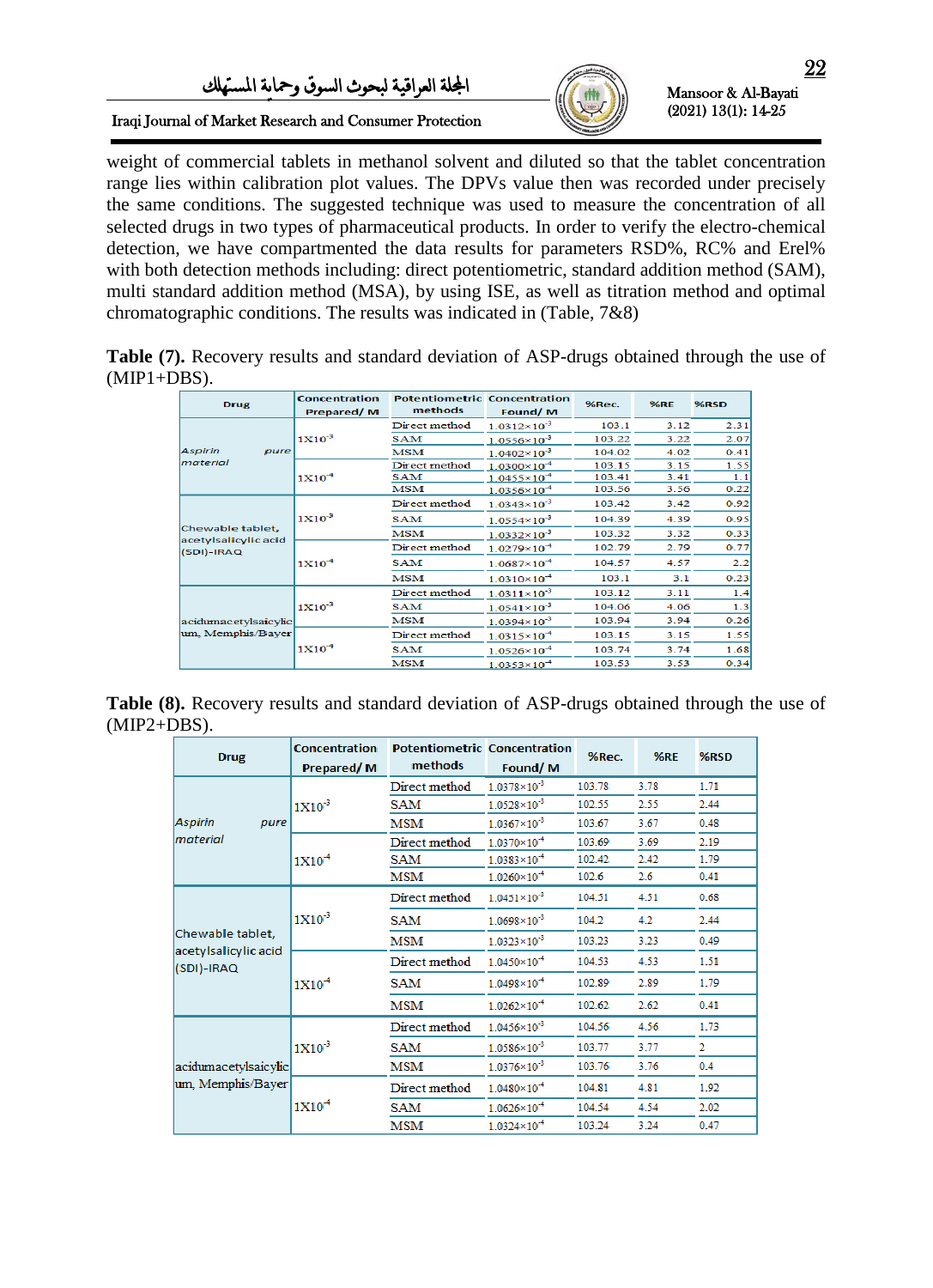### Iraqi Journal of Market Research and Consumer Protection



Mansoor & Al-Bayati (2021) 13(1): 14-25

ı

# **Adsorption Isotherm**

 Adsorption isotherm is useful in understanding the adsorption mechanism of the adsorption template on a polymer surface. The collected data from the adsorption isotherm equilibrium were studied to illustrate the isotherm model Langmuir or Freundlich this was accomplished by plotting the ability of binding (Q) against free drug concentration, Q is determined according to the equation below: Adsorption isotherm produced after preparation of different concentrations of standard solution at room temperature is shown in (Figure,3). Experimental results for classifying experiments have been included in the (Table, 9).

|                             | $[ASP-MIP_1(VA)]$ |                         |             |                  |  |  |  |  |
|-----------------------------|-------------------|-------------------------|-------------|------------------|--|--|--|--|
| Mass of<br>MIP <sub>g</sub> | Ci<br>mM          | $C_{\text{free}}$<br>mM | µMole<br>/g | $Q/C$ fee<br>L/g |  |  |  |  |
|                             | 0.111             | 0.10866                 | 0.4671      | 4.29825          |  |  |  |  |
| 0.05                        | 0.222             | 0.2181                  | 0.7802      | 3.57724          |  |  |  |  |
|                             | 0.333             | 0.32494                 | 1.6113      | 4.95868          |  |  |  |  |
|                             | 0.111             | 0.10996                 | 0.1043      | 0.94862          |  |  |  |  |
| 0.1                         | 0.222             | 0.21517                 | 0.6834      | 3.17604          |  |  |  |  |
|                             | 0.333             | 0.31741                 | 1.5592      | 4.91228          |  |  |  |  |

**Table (9).** Rebinding values of (ASP) using [ASP –MIP<sub>1</sub>] particles based on (VA).



**Figure (3):** Binding isotherm of (ASP –MIP<sub>1</sub>) using VA as monomers.

# **CONCLUSION**

In this research, four electrodes were prepared based on MIP method using two monomer (VA, VIZ) and two different plasticizer (DBS, DOP), as it was observed that the interaction between template and the monomer was non-covently, therefore the ASP-drug was extracted easily to form selective cavity for estimation commercial ASP and excellent results obtained at lowest costs and with high accuracy.

# **REFERENCES**

- 1. Al-Bayati, Y. K. & Abd, M. F. (2017). Determination of methamphetamine drug by GC-MS based on molecularly imprinted solid-phase used meth acrylic acid and acryl amide as functional monomers. *Iraqi Journal of Science*,58(4B), 2022-2034.
- 2. Al-Bayati, Y. K. & Al-Safi, A. J. (2018). Synthesis and characterization of a molecularly imprinted polymer for diclofenac sodium using (2-vinylpyridine and 2-hydroxyethyl metha acrylate) as the complexing monomer. *Baghdad Science Journal*,15(1), 63-72.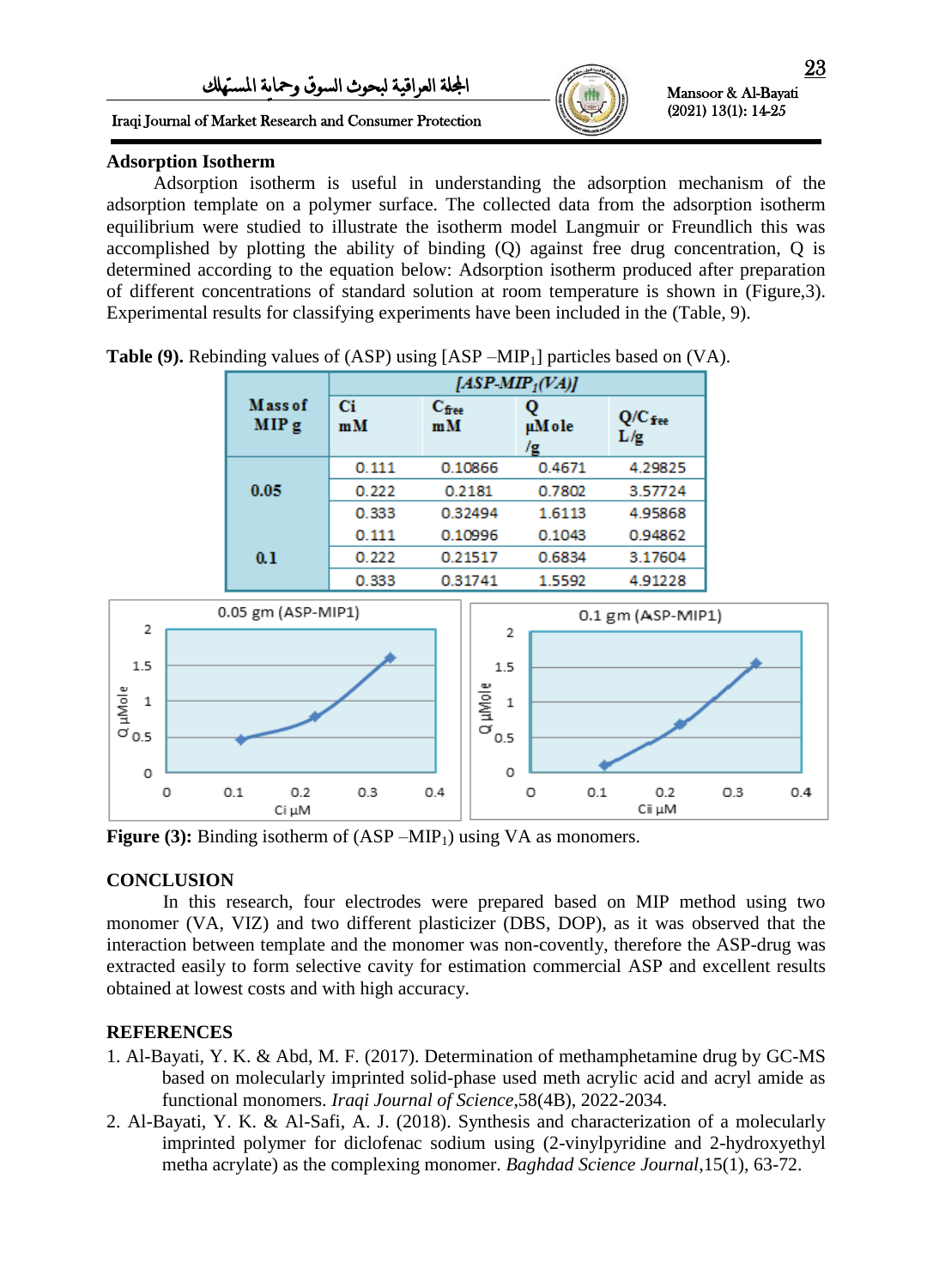

ı

# Iraqi Journal of Market Research and Consumer Protection

- 3. Al-Bayati, Y. K. & Aljabari, F. I. (2016). Synthesis of Ibuprofen-molecularly imprinted polymers used as sensors to determine drug in pharmaceutical preparations. *Asian Journal of Chemistry*, 28(6), 1376-1384.
- 4. Balouch, A., Talpur, F. N., Kumar, A., Shah, M. T. & Mahar, A. M. (2019). Synthesis of ultrasonic-assisted lead ion imprinted polymer as a selective sorbent for the removal of Pb2+ in a real water sample. *Microchemical Journal*, 146, 1160-1168.
- 5. Bates, F., Busato, M., Piletska, E., Whitcombe, M. J., Karim, K. & Guerreiro, A. (2017). Computational design of molecularly imprinted polymer for direct detection of melamine in milk. *Separation Science Technology*, 52(8), 1441-1453.
- 6. Crapnell, R. D., Hudson, A., Foster, C. W., Eersels, K., Grinsven, B., & Cleij, T. J. (2019). Recent advances in electrosynthesized molecularly imprinted polymer sensing platforms for bioanalyte detection. *Sensors*, 19(5), 1204-1210.
- 7. D'Aurelio, R., Chianella, I., Goode, J. A. & Tothill, I. E. (2020). Molecularly imprinted nanoparticles based sensor for cocaine detection. *Biosensors*, 10(3), 22-30.
- 8. EL-Sharif, H. F., Aizawa, H. & Reddy, S. M. (2015). Spectroscopic and quartz crystal microbalance (QCM) characterisation of protein-based MIPs. *Sensors Actuators B: Chemical*, 206, 239-245.
- 9. El Nashar, R. M., Ghani, N. T. A., El Gohary, N. A., Barhoum, A. & Madbouly, A. (2017). Molecularly imprinted polymers based biomimetic sensors for mosapride citrate detection in biological fluids. *Materials Science Engineering: C*, 76, 123-129.
- 10. He, J., Liu, A. & Chen, J. P. (2015). Introduction and demonstration of a novel Pb (II) imprinted polymeric membrane with high selectivity and reusability for treatment of lead contaminated water. *Journal of Colloid Interface Science*, 439, 162-169.
- 11. Huang, J., Wu, Y., Cong, J., Luo, J. & Liu, X. J. (2018). Selective and sensitive glycoprotein detection via a biomimetic electrochemical sensor based on surface molecular imprinting and boronate-modified reduced graphene oxide. *Sensors Actuators B: Chemical*, 259, 1-9.
- 12. Jin, G., Xiao, X., Li, S., Zhao, K., Wu, Y., Sun, D. & Wang, F. (2015). Strongly coupled graphene/ $Mn_3O_4$  composite with enhanced electrochemical performance for supercapacitor electrode. *Electrochimica Acta*, 178, 689-698.
- 13. Kan, X., Geng, Z., Zhao, Y., Wang, Z. & Zhu, J. J. (2009). Magnetic molecularly imprinted polymer for aspirin recognition and controlled release. *Nanotechnology*, 20(16), 165601-165607.
- 14. Lahcen, A. A. & Amine, A. (2019). Recent advances in electrochemical sensors based on molecularly imprinted polymers and nanomaterials. *Electroanalysis*, 31(2), 188-201.
- 15. Lata, K., Sharma, R., Naik, L., Rajput, Y. & Mann, B. (2015). Synthesis and application of cephalexin imprinted polymer for solid phase extraction in milk. *Food Chemistry*, 184, 176-182.
- 16. Li, P., Wang, T., Lei, F., Tang, P., Tan, X., Liu, Z. & Shen, L. (2014). Rosin‐based molecularly imprinted polymers as the stationary phase in high-performance liquid chromatography for selective separation of berberine hydrochloride. *Polymer International*, 63(9), 1699-1706.
- 17. Malitesta, C., Di Masi, S. & Mazzotta, E. (2017). From electrochemical biosensors to biomimetic sensors based on molecularly imprinted polymers in environmental determination of heavy metals. *Frontiers in Chemistry, 5*, 47-53.
- 18. Marć, M., Kupka, T., Wieczorek, P. P. & Namieśnik, J. (2018). Computational modeling of molecularly imprinted polymers as a green approach to the development of novel analytical sorbents. *TrAC Trends in Analytical Chemistry*, 98, 64-78.